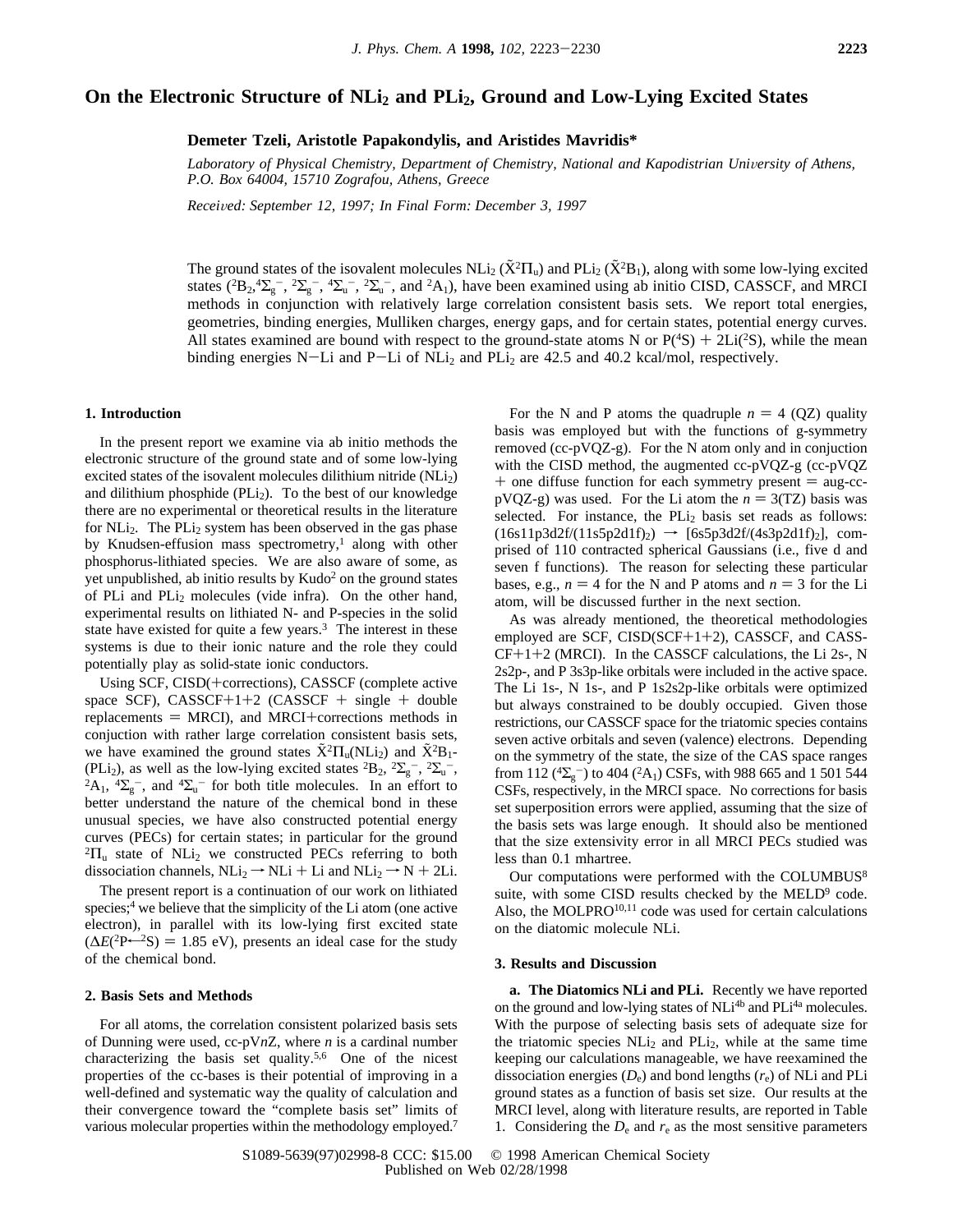**TABLE 1: MRCI Results on the Ground X3Σ**- **State of NLi and PLi as a Function of Basis Set Size: Energies (hartrees), Bond Distances** *r***<sup>e</sup> (angstroms), Dissociation Energies** *D***<sup>e</sup> (kcal/mol), and Harmonic Frequencies**  $\omega_e$  (cm<sup>-1</sup>)

| basis set                             | $-F_{n}$  | $r_{\rm e}$ | $D_{\rm e}$       | $\omega_{\rm e}$ |
|---------------------------------------|-----------|-------------|-------------------|------------------|
|                                       | NLi       |             |                   |                  |
| aug-cc-pVTZ/ $DZ^a$                   | 61.98909  | 1.921       | 29.5              | 619.9            |
| cc-pVQZ-g/cc-pVTZ                     | 62.00663  | 1.885       | 33.3              | 655.2            |
| $cc$ -pVQZ/cc-pVTZ <sup>b</sup>       | 62.00774  | 1.879       | 33.5              | 663.2            |
| cc-pVQZ-g/cc-pVQZ-g                   | 62.00786  | 1.881       | 34.1              | 660.1            |
| aug-cc-pVQZ-g/cc-pVTZ                 | 62.00884  | 1.889       | 34.5              | 649.9            |
| $cc$ -pV5Z/cc-pVOZ <sup>b</sup>       | 62.01347  | 1.877       | 35.4              | 665.3            |
| aug-cc-pV5Z/cc-pVQZb                  | 62.01451  | 1.879       | 35.8              | 662.2            |
| $DZ+P-S$ later functions <sup>c</sup> | 61.7781   | 1.85        | 19.6              | 657              |
| 6-311+G(2df)//6-31+G*d                | d         | 1.874e      | 34.4 <sup>d</sup> | 681 <sup>e</sup> |
|                                       | PLi       |             |                   |                  |
| cc-pVQZ-g/cc-pVTZ                     | 348.31423 | 2.357       | 36.3              | 476.8            |
| $cc-pVQZ-g/cc-pVQZ-gf$                | 348.31497 | 2.351       | 36.8              | 479.1            |
| aug-cc-pVQZ-g/cc-pVQZ-g               | 348.31554 | 2.353       | 37.1              | 478.7            |
| 6-311+G(2df) <sup>8</sup>             | 348.30484 | 2.342       | 38.4              | 495 <sup>h</sup> |
| $[5s4p2d/4s3p2d]$ <sup>i</sup>        | 348.29936 | 2.372       |                   |                  |
|                                       |           |             |                   |                  |

*<sup>a</sup>* Reference 4b. *<sup>b</sup>* Internally contracted MRCI, MOLPRO code. *<sup>c</sup>* Reference 12, CISD with respect to a two-configuration reference. *d* Reference 13a, QCISD(T), 6-311+G(2df)//MP2(full/6-31+G\*), no<br>absolute energy value is given <sup>e</sup> Reference 13a, MP2(full)/6-311+G\* absolute energy value is given. *<sup>e</sup>* Reference 13a, MP2(full)/6-311+G\*. *<sup>f</sup>* Reference 4a. *<sup>g</sup>* Reference 13b, QCISD(T). *<sup>h</sup>* Reference 13b, MP2(full)/ 6-31+G\*. *<sup>i</sup>* Reference 2, MRCI+Full-CI Davidson correction, contracted ANO-basis set  $(17s12p5d4f/14s9p4d3f) \rightarrow [5s4p2d/4s3p2d]$ .

with respect to the basis set size, Table 1 reveals that for NLi our best results,  $D_e = 35.8$  kcal/mol and  $r_e = 1.879$  Å, are in fair agreement with the cc-pVQZ-g/cc-pVTZ numbers, that is,  $D_e = 33.3$  kcal/mol and  $r_e = 1.884$  Å. Incidentally, the  $D_e$ value of NLi in the aug-cc-pV5Z/cc-pVQZ basis is the most accurate reported so far in the literature.

Similarly, results on the PLi molecule are presented in Table 1, from where it is obvious that the cc-pVQZ-g/cc-pVTZ numbers are in good agreement with the more flexible basis sets.

The above results rationalize our selection of the QZ-g/TZ basis in the treatment of both triatomic species, NLi<sub>2</sub> and PLi<sub>2</sub>.

Table 2 summarizes all relevant arithmetic results on NLi and PLi for the ground  $X^3\Sigma^-$  and the first excited  $A^3\Pi$  states in the QZ-g/TZ basis, using different methodologies. Analysis of similar results with that of Table 2 (with a smaller and slightly larger basis set for NLi and PLi, respectively) and binding mechanisms can be found elsewhere.<sup>4a,b</sup> The only purpose of presenting Table 2 is its relevance in discussing the triatomics NLi<sub>2</sub> and PLi<sub>2</sub>. A few comments though are in order. Both molecules in both states are ionic with almost half an electron transferred from Li to N or P in the  $X^3\Sigma^-$  state(s); in the  $X^3\Sigma^$ state(s) there is a single bond of  $\sigma$ -character, while in the  $A^3\Pi$ state(s) the atoms are held together by a *π*-bond, a half *σ*-bond, and a half  $\pi$ -bond (by a half-bond we mean that only one electron is involved in the bonding process). It should also be mentioned that the A<sup>3</sup> $\Pi$  state correlates to N(<sup>4</sup>S) + Li(<sup>2</sup>P) or  $P(^{2}D)$  + Li(<sup>2</sup>S) fragments. This double-bond character of the  $A<sup>3</sup>\Pi$  state(s) is reflected in the impressive bond length shortening along with a significant increase in the  $D<sub>e</sub>$  values (with respect to the asymptotic products) as compared to the  $X^3\Sigma^$ state, Table 2.

**b.** The Triatomics NLi<sub>2</sub> and PLi<sub>2</sub>. Tables 3 and 4 present numerical results on NLi<sub>2</sub> and PLi<sub>2</sub>, respectively; we report total energies, equilibrium geometries, dissociation energies with respect to the ground-state fragments N or P  $(^{4}S)$  + 2Li $(^{2}S)$ , Mulliken charges, and energy gaps of the ground and some lowlying excited states and in different methodologies. In what

**TABLE 2:** Absolute Energies *E* (hartrees), Bond Lengths  $r_e$ **(angstroms), Dissociation Energies** *D***<sup>e</sup> (kcal/mol), Mulliken Charges** *q* **(N or P), and Energy Differences** *T***<sup>e</sup> (kcal/mol) of NLi and PLi in the X3Σ**- **and A3Π States**

| method             | $-E$       | $r_{\rm e}$  | $D_e^c$ | q       | $T_{\rm e}$ |  |  |  |  |
|--------------------|------------|--------------|---------|---------|-------------|--|--|--|--|
| $NLi(X^3\Sigma^-)$ |            |              |         |         |             |  |  |  |  |
| <b>SCF</b>         | 61.833 53  | 1.844        | 0.4     | $-0.54$ |             |  |  |  |  |
| <b>CISD</b>        | 62.001 73  | 1.873        | 30.9    | $-0.55$ |             |  |  |  |  |
| $CISD+Oa$          | 62.013     | 1.886        | 35      |         |             |  |  |  |  |
| <b>CASSCF</b>      | 61.868 89  | 1.900        | 15.5    | $-0.51$ |             |  |  |  |  |
| MRCI               | 62.006 63  | 1.885        | 33.3    | $-0.50$ |             |  |  |  |  |
| $MRCI+Ob$          | 62.014     | 1.890        | 35      |         |             |  |  |  |  |
|                    |            | $NLi(A3\Pi)$ |         |         |             |  |  |  |  |
| <b>CASSCF</b>      | 61.86295   | 1.734        | 54.2    | $-0.40$ | 3.7         |  |  |  |  |
| <b>MRCI</b>        | 61.998 25  | 1.737        | 70.5    | $-0.41$ | 5.3         |  |  |  |  |
| $MRCI+O^b$         | 62.005     | 1.740        | 72      |         | 5.4         |  |  |  |  |
| $PLi(X^3\Sigma^-)$ |            |              |         |         |             |  |  |  |  |
| <b>SCF</b>         | 348.17380  | 2.342        | 14.3    | $-0.45$ |             |  |  |  |  |
| <b>CISD</b>        | 348.30877  | 2.339        | 34.0    | $-0.43$ |             |  |  |  |  |
| $CISD+Oa$          | 348.320    | 2.344        | 37      |         |             |  |  |  |  |
| <b>CASSCF</b>      | 348.198.88 | 2.400        | 21.3    | $-0.39$ |             |  |  |  |  |
| MRCI               | 348.314 23 | 2.357        | 36.3    | $-0.41$ |             |  |  |  |  |
| $MRCI+Ob$          | 348.323    | 2.356        | 38      |         |             |  |  |  |  |
| $PLi(A^3\Pi)$      |            |              |         |         |             |  |  |  |  |
| <b>CASSCF</b>      | 348.18067  | 2.219        | 40.0    | $-0.40$ | 11.4        |  |  |  |  |
| <b>MRCI</b>        | 348.292 46 | 2.227        | 56.9    | $-0.34$ | 13.7        |  |  |  |  |
| $MRCI+Qb$          | 348.301    | 2.231        | 59      |         | 14.1        |  |  |  |  |
|                    |            |              |         |         |             |  |  |  |  |

*<sup>a</sup>* Single-reference Davidson correction for unlinked quadruples. *<sup>b</sup>* Multireference Davidson correction, ref 14. *<sup>c</sup>* X3 Σ-, *D*<sup>e</sup> with respect to the ground-state products.  $A^{3}\Pi$ ,  $D_{e}$  with respect to asymptotic products, i.e.,  $NLi(A^{3}\Pi) \rightarrow N(^{4}S) + Li(^{2}P)$  and  $PLi(A^{3}\Pi) \rightarrow P(^{2}D) + Ii(^{2}S)$  $Li(^{2}S).$ 

follows we analyze our findings with an emphasis on the binding mechanisms.

**NLi<sub>2</sub>, Ground**  $\tilde{\mathbf{X}}^2 \mathbf{\Pi}_{\mathbf{u}} \left( 1 \sigma_g^2 2 \sigma_g^2 1 \sigma_u^2 3 \sigma_g^2 2 \sigma_u^2 1 \pi_u^3 \right)$  **State. We agree that the molecule is formed either by a ground-state** imagine that the molecule is formed either by a ground-state Li(<sup>2</sup>S) atom approaching the first excited  $A<sup>3</sup>\Pi$  state of NLi or by a Li atom in its excited <sup>2</sup>P state approaching the ground  $X^3\Sigma^$ of NLi. A clear visualization of these two routes is obtained by using valence bond-Lewis icons. Of course, at equilibrium,



both the above molecular picture and its mirror image are present, so the two Li atoms are strictly equivalent. At equilibrium the CAS atomic populations are

N: 
$$
2s^{1.73}2p_x^{0.88}2p_y^{1.37}2p_z^{1.44}
$$
  
Li:  $2s^{0.22}2p_x^{0.04}2p_y^{0.11}2p_z^{0.31}$ 

in reasonal agreement with the above picture. Each Li atom is losing 0.66  $e^-$  via the  $\sigma$ -frame gaining at the same time 0.35 e<sup>-</sup> via the *π*-frame; overall, ~0.4 e<sup>-</sup> are transferred to the N atom. Bending the molecule results in the two nondegenerate components (Renner—Teller splitting)  ${}^{2}B_{1}(3a_{1}^{2}4a_{1}^{2}1b_{1}^{1}2b_{2}^{2})$  and  ${}^{2}A_{1}(3a_{1}^{2}4a_{1}^{1}1b_{1}^{2}2b_{2}^{2})$  degenerate in the linear  $|\Lambda| = 1$  geom- ${}^{2}A_{1}(3a_{1}{}^{2}4a_{1}{}^{1}1b_{1}{}^{2}2b_{2}{}^{2})$ , degenerate in the linear  $|\Lambda| = 1$  geom-<br>etry Figure 1. We observe that NI is a very floopy molecule etry, Figure 1. We observe that NLi<sub>2</sub> is a very floppy molecule, requiring just 0.6 mhartree to bend it up to  $140^{\circ}$  on the  ${}^{2}B_{1}$ surface.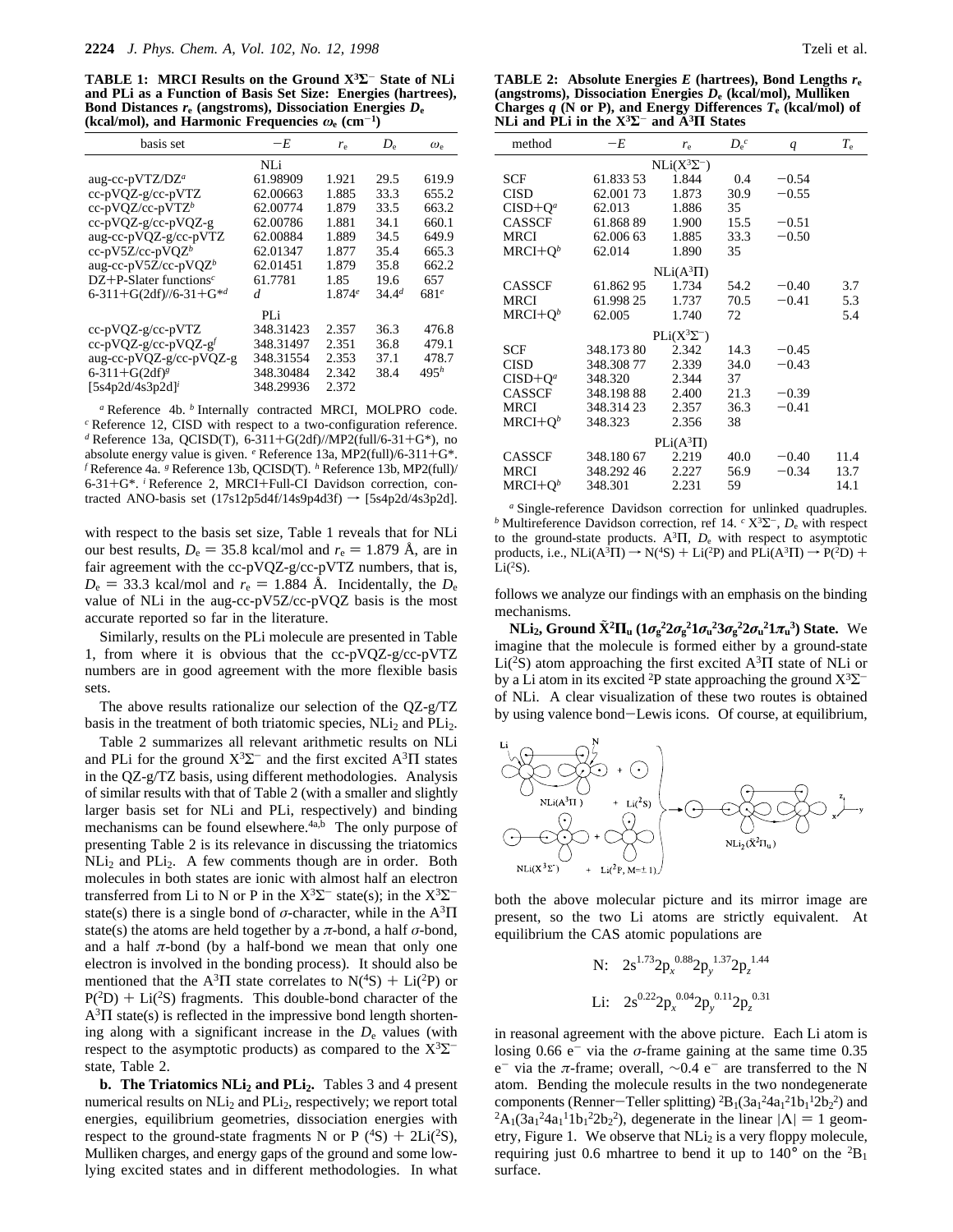**TABLE 3:** Absolute Energies  $E$  (hartrees), Bond Lengths  $r_e$ **(angstroms), Angles** *θ* **(degrees** ∠**LiNLi), Binding Energies** *D***<sup>e</sup> (kcal/mol), Mulliken Charges** *q***N, and Energy Differences** *T***<sup>e</sup> (kcal/mol) of the Ground <sup>2</sup>Π<sup>u</sup> State and Some Low-Lying Excited States of NLi2**

| method             | $-E$      | $r_{\rm e}$      | $\theta$              | $D_e^a$ | $\boldsymbol{q}$ | $T_{\rm e}{}^b$ |  |  |  |
|--------------------|-----------|------------------|-----------------------|---------|------------------|-----------------|--|--|--|
| $\tilde{X}^2\Pi_u$ |           |                  |                       |         |                  |                 |  |  |  |
| <b>SCF</b>         | 69.29085  | 1.746            | 180.0                 | 15.9    | $-0.57$          |                 |  |  |  |
| <b>CISD</b>        | 69.50584  | 1.767            | 180.0                 | 75.5    | $-0.58$          |                 |  |  |  |
|                    | 69.523    |                  | 180.0                 |         |                  |                 |  |  |  |
| $CISD+Qc$          |           | 1.777            |                       | 83      |                  |                 |  |  |  |
| CASSCF             | 69.375 71 | 1.790            | 180.0                 | 62.0    | -0.43            |                 |  |  |  |
| MRCI               | 69.521 59 | 1.782            | 180.0                 | 84.9    | $-0.45$          |                 |  |  |  |
| $MRCI+Q^d$         | 69.530    | 1.786            | 180.0                 | 88      |                  |                 |  |  |  |
|                    |           |                  | $^2\mbox{B}_2$        |         |                  |                 |  |  |  |
| SCF                | 69.26838  | 1.671            | 140.2                 | 1.8     | $-0.50$          | 14.1            |  |  |  |
| <b>CISD</b>        | 69.487 24 | 1.702            | 125.8                 | 63.8    | $-0.47$          | 11.7            |  |  |  |
| $CISD+Qc$          | 69.506    | 1.715            | 123.2                 | 73      |                  | 10.8            |  |  |  |
| CASSCF             | 69.361 01 | 1.722            | 118.4                 | 52.8    | $-0.41$          | 9.2             |  |  |  |
| MRCI               | 69.506 15 | 1.738            | 111.4                 | 75.3    | $-0.45$          | 9.7             |  |  |  |
| $MRCI + Od$        | 69.515    | 1.750            | 106.4                 | 78      |                  | 9.9             |  |  |  |
|                    |           |                  |                       |         |                  |                 |  |  |  |
|                    |           |                  | $2\Sigma_{\rm u}$ + e |         |                  |                 |  |  |  |
| SCF                | 69.26793  | 1.660            | 180.0                 |         | $-0.53$          | 14.4            |  |  |  |
| <b>CISD</b>        | 69.484 62 | 1.678            | 180.0                 |         | $-0.53$          | 13.3            |  |  |  |
| $CISD+Qc$          | 69.502    | 1.686            | 180.0                 |         |                  | 13.1            |  |  |  |
| <b>CASSCF</b>      | 69.358 55 | 1.684            | 180.0                 |         | $-0.32$          | 10.8            |  |  |  |
| MRCI               | 69.502 57 | 1.689            | 180.0                 |         | $-0.35$          | 11.9            |  |  |  |
| $MRCI+Q^d$         | 69.510    | 1.693            | 180.0                 |         |                  | 12.6            |  |  |  |
|                    |           | $\overline{2_g}$ |                       |         |                  |                 |  |  |  |
|                    | 69.307 62 | 1.925            |                       |         |                  | $-10.5$         |  |  |  |
| SCF                |           |                  | 180.0                 | 26.4    | $-0.37$          |                 |  |  |  |
| <b>CISD</b>        | 69.478 53 | 1.912            | 180.0                 | 58.3    | $-0.33$          | 17.1            |  |  |  |
| $CISD+Qc$          | 69.489    | 1.921            | 180.0                 | 62      |                  | 21.5            |  |  |  |
| <b>CASSCF</b>      | 69.342 27 | 1.930            | 180.0                 | 41.0    | $-0.34$          | 21.0            |  |  |  |
| <b>MRCI</b>        | 69.48393  | 1.921            | 180.0                 | 61.3    | -0.32            | 23.6            |  |  |  |
| $MRCI+Q^d$         | 69.492    | 1.925            | 180.0                 | 64      |                  | 24.2            |  |  |  |
|                    |           | $2\Sigma_g$      |                       |         |                  |                 |  |  |  |
| SCF                | 69.304 03 | 1.895            | 180.0                 | 24.1    | $-0.40$          | $-8.3$          |  |  |  |
| <b>CISD</b>        | 69.474 38 | 1.924            | 180.0                 | 55.7    | $-0.36$          | 19.7            |  |  |  |
| $CISD+Qc$          | 69.485    | 1.933            | 180.0                 | 59      |                  | 24.1            |  |  |  |
| CASSCF             | 69.33908  | 1.943            | 180.0                 | 39.0    | $-0.35$          | 23.0            |  |  |  |
| <b>MRCI</b>        | 69.478 56 | 1.928            | 180.0                 | 57.9    | $-0.35$          | 27.0            |  |  |  |
| $MRCI+Q^d$         | 69.486    | 1.931            | 180.0                 | 60      |                  | 27.9            |  |  |  |
|                    |           |                  |                       |         |                  |                 |  |  |  |
|                    |           |                  | $\frac{4\Sigma_{u}-$  |         |                  |                 |  |  |  |
| SCF                | 69.296 84 | 1.908            | 180.0                 | 19.6    | $-0.28$          | $-3.8$          |  |  |  |
| <b>CISD</b>        | 69.466 03 | 1.930            | 180.0                 | 50.5    | $-0.28$          | 25.0            |  |  |  |
| $CISD+Qc$          | 69.476    | 1.938            | 180.0                 | 54      |                  | 29.6            |  |  |  |
| CASSCF             | 69.33205  | 1.946            | 180.0                 | 34.6    | $-0.36$          | 27.4            |  |  |  |
| <b>MRCI</b>        | 69.471 50 | 1.940            | 180.0                 | 53.5    | $-0.36$          | 31.4            |  |  |  |
| $MRCI+Q^d$         | 69.479    | 1.944            | 180.0                 | 56      |                  | 32.4            |  |  |  |
|                    |           |                  |                       |         |                  |                 |  |  |  |
|                    |           |                  | $2\Sigma_{\rm u}$ -   |         |                  |                 |  |  |  |
| SCF                | 69.295 78 | 1.908            | 180.0                 | 18.9    | $-0.28$          | $-3.1$          |  |  |  |
| <b>CISD</b>        | 69.464 67 | 1.929            | 180.0                 | 49.6    | $-0.26$          | 25.8            |  |  |  |
| $CISD+Qc$          | 69.474    | 1.936            | 180.0                 | 53      |                  | 31              |  |  |  |
| CASSCF             | 69.330 68 | 1.943            | 180.0                 | 33.7    | $-0.37$          | 28.3            |  |  |  |
| MRCI               | 69.470 00 | 1.936            | 180.0                 | 52.6    | $-0.36$          | 32.4            |  |  |  |
| $MRCI+Qd$          | 69.477    | 1.939            | 180.0                 | 55      |                  | 33              |  |  |  |
| ${}^2A_1$          |           |                  |                       |         |                  |                 |  |  |  |
| SCF                | 69.229 21 | 1.937            | 89.1                  | $-22.8$ | $-0.24$          | 38.7            |  |  |  |
| <b>CISD</b>        | 69.41840  | 1.954            | 88.4                  | 20.6    | $-0.24$          | 54.9            |  |  |  |
| $CISD+Qc$          | 69.434    | 1.962            | 88.4                  | 28      |                  | 55.9            |  |  |  |
| <b>CASSCF</b>      | 69.304 24 | 1.978            | 86.4                  | 17.1    | $-0.32$          | 44.9            |  |  |  |
| MRCI               | 69.428 88 | 1.963            | 87.9                  | 26.8    | $-0.34$          | 58.2            |  |  |  |
| $MRCI+Q^d$         | 69.440    | 1.954            | 89.3                  | 31      |                  | 56.8            |  |  |  |
|                    |           |                  |                       |         |                  |                 |  |  |  |

*a* With respect to the ground-state products  $N(^{4}S) + 2Li(^{2}S)$ . *b* With nect to the ground  $\tilde{X}^{2}\Pi$ , state *f* Single-reference Davidson correction respect to the ground  $\bar{X}^2\Pi_u$  state. *c* Single-reference Davidson correction ref 14 for unlinked quadruples. *<sup>d</sup>* Multireference Davidson correction, ref 14. *e* Obtained from the <sup>2</sup>B<sub>2</sub> state in the limit of  $\theta = 180.0^{\circ}$ .

Now, there are two ways of taking the molecule apart: one by simultaneously stretching away the two Li atoms in a symmetric fashion maintaining the center of symmetry; the second by stretching away one Li atom with respect to the NLi fragment. The potential energy curves of these two modes of



**Figure 1.** Splitting of the NLi<sub>2</sub> (linear)  $\tilde{X}^2\Pi_u$  state as a function of the *θ* angle, MRCI level of theory.



**Figure 2.** Symmetric (S) and asymmetric (A) PECs of  $NLi<sub>2</sub>$  in the linear  ${}^{2}$  $\Pi$ <sub>u</sub> configuration, MRCI level of theory.

opening, symmetric (S) and asymmetric (A), are shown in Figure 2 with corresponding numerical results presented in Table 5. Both PECs were obtained by defining the *z*-axis to be the molecular axis. As we can see from Figure 2, the S-opening traces its lineage to one Li atom in the ground 2S state and the other to the first excited 2P state

$$
NLi_2(\tilde{X}^2\Pi_u) \rightarrow Li(^2S) + Li(^2P) + N(^4S)
$$

as it should. The atomization energy of the above process is 127.4 kcal/mol with respect to the 2P state of Li (Table 5) or 84.9 kcal/mol with respect to the ground-state products (Table 3), at the MRCI level of theory. Therefore the mean dissociation N-Li energy is  $84.9/2 = 42.5$  kcal/mol, about 10 kcal/mol larger than the  $D_e$  of NLi (X<sup>3</sup> $\Sigma^-$ ), Table 2.

The A-opening mode correlates to the first excited  $A<sup>3</sup>\Pi$  state of NLi and the ground 2S state of the Li atom

$$
NLi_2(\tilde{X}^2\Pi_u) \to NLi(A^3\Pi) + Li(^2S)
$$

(Figure 2) again as it should. The  $D<sub>e</sub>$  of this process with respect to the asymptotic products (internal bond strength) is 57.1 kcal/ mol at the MRCI level (Table 5) or  $57.1 - 5.3 = 51.8$  kcal/mol (Table 2) with respect to the ground-state products, NLi  $(X^3\Sigma^-)$  $+ Li(^{2}S)$ . Both the S- and A-opening modes are in agreement with the binding mechanism of NLi<sub>2</sub> presented before.

**PLi<sub>2</sub>, Ground**  $\tilde{X}^2B_1$  $(5a_1^26a_1^23b_2^22b_1^1)$  **<b>State.** The single set important difference between the ground states of NLi most important difference between the ground states of NLi<sub>2</sub> and  $PLi<sub>2</sub>$  molecules is that the former is linear while the latter is strongly bent,  $\theta = 100^{\circ}$  at the MRCI level (Table 4,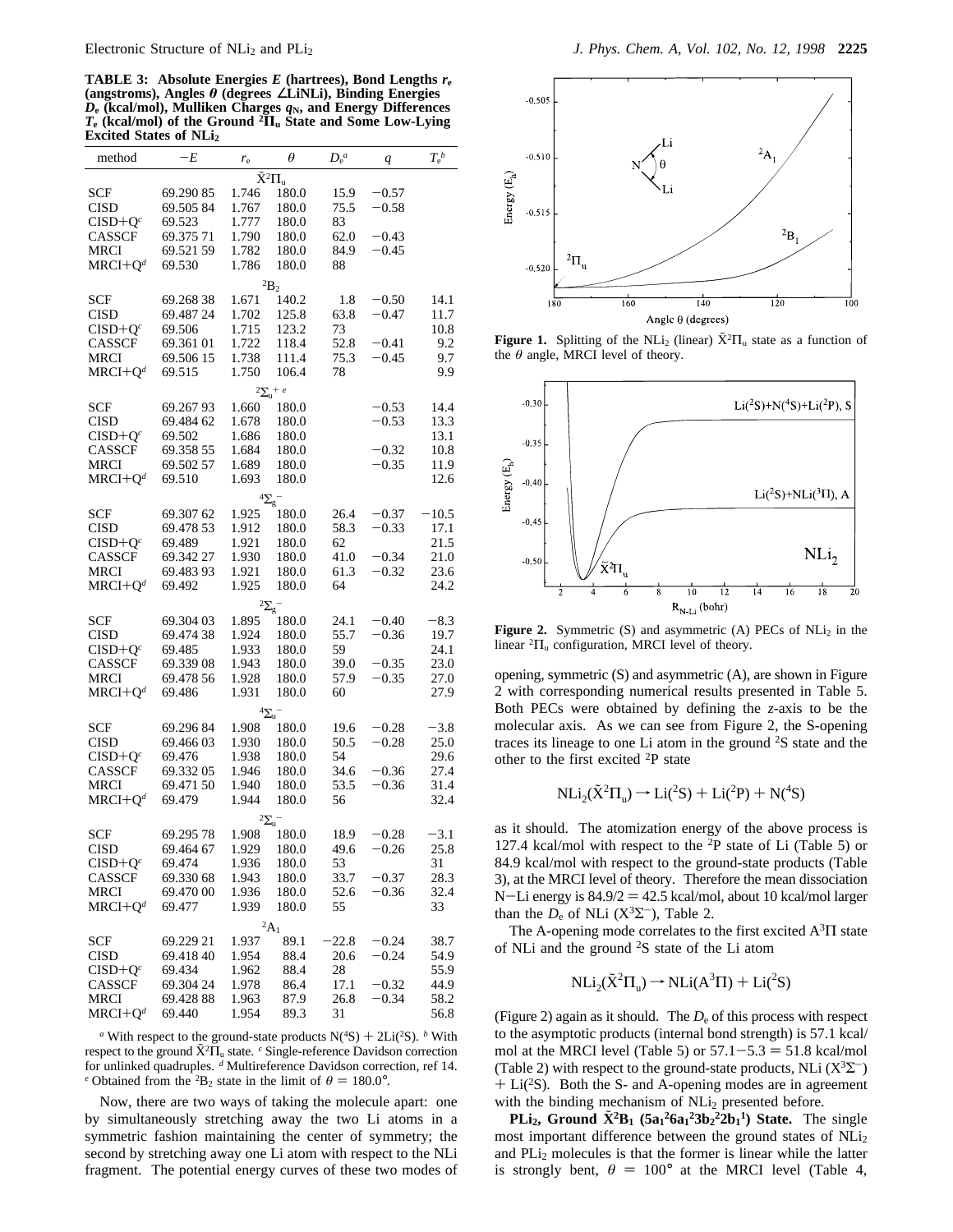**TABLE 4: Absolute Energies** *E* **(hartrees), Bond Lengths** *r***<sup>e</sup> (angstroms), Angles** *θ* **(degrees** ∠**LiPLi), Binding Energies** *D***<sup>e</sup>** (kcal/mol), Mulliken Charges  $q_P$ , and Energy Differences  $T_e$  (kcal/mol) of the Ground  $\bar{X}^2B_1$  State and Some Low-Lying Excited **States of PLi<sub>2</sub>** 

| $-E$       | $r_{\rm e}$                                                                                                                                                                                                                                                                                                                                                  | $\theta$                                                                                                                                                                                                                                                                                                 | $D_e^a$                                                                                                                                                                                                                                                                                                                                                | q                                                                                                                                                                                | $T_e^b$                                                                                                                                                                                            | method                                                                                                                                                                 | $-E$                                                                                                                                                                                                                                                                                                                             | $r_{\rm e}$                                                                                                                                                                                                                                              | $\theta$                                                                                                                                                                                                  | $D_e^a$                                                                                                                                                                                                          | q                                                                                                                                      | $T_{\rm e}^{\ b}$                                                                                                                           |
|------------|--------------------------------------------------------------------------------------------------------------------------------------------------------------------------------------------------------------------------------------------------------------------------------------------------------------------------------------------------------------|----------------------------------------------------------------------------------------------------------------------------------------------------------------------------------------------------------------------------------------------------------------------------------------------------------|--------------------------------------------------------------------------------------------------------------------------------------------------------------------------------------------------------------------------------------------------------------------------------------------------------------------------------------------------------|----------------------------------------------------------------------------------------------------------------------------------------------------------------------------------|----------------------------------------------------------------------------------------------------------------------------------------------------------------------------------------------------|------------------------------------------------------------------------------------------------------------------------------------------------------------------------|----------------------------------------------------------------------------------------------------------------------------------------------------------------------------------------------------------------------------------------------------------------------------------------------------------------------------------|----------------------------------------------------------------------------------------------------------------------------------------------------------------------------------------------------------------------------------------------------------|-----------------------------------------------------------------------------------------------------------------------------------------------------------------------------------------------------------|------------------------------------------------------------------------------------------------------------------------------------------------------------------------------------------------------------------|----------------------------------------------------------------------------------------------------------------------------------------|---------------------------------------------------------------------------------------------------------------------------------------------|
|            |                                                                                                                                                                                                                                                                                                                                                              |                                                                                                                                                                                                                                                                                                          |                                                                                                                                                                                                                                                                                                                                                        |                                                                                                                                                                                  |                                                                                                                                                                                                    |                                                                                                                                                                        |                                                                                                                                                                                                                                                                                                                                  |                                                                                                                                                                                                                                                          |                                                                                                                                                                                                           |                                                                                                                                                                                                                  |                                                                                                                                        |                                                                                                                                             |
|            |                                                                                                                                                                                                                                                                                                                                                              |                                                                                                                                                                                                                                                                                                          |                                                                                                                                                                                                                                                                                                                                                        |                                                                                                                                                                                  |                                                                                                                                                                                                    |                                                                                                                                                                        |                                                                                                                                                                                                                                                                                                                                  |                                                                                                                                                                                                                                                          |                                                                                                                                                                                                           |                                                                                                                                                                                                                  |                                                                                                                                        | 12.9                                                                                                                                        |
|            |                                                                                                                                                                                                                                                                                                                                                              |                                                                                                                                                                                                                                                                                                          |                                                                                                                                                                                                                                                                                                                                                        |                                                                                                                                                                                  |                                                                                                                                                                                                    |                                                                                                                                                                        |                                                                                                                                                                                                                                                                                                                                  |                                                                                                                                                                                                                                                          |                                                                                                                                                                                                           |                                                                                                                                                                                                                  |                                                                                                                                        | 29.8                                                                                                                                        |
|            |                                                                                                                                                                                                                                                                                                                                                              |                                                                                                                                                                                                                                                                                                          |                                                                                                                                                                                                                                                                                                                                                        |                                                                                                                                                                                  |                                                                                                                                                                                                    |                                                                                                                                                                        |                                                                                                                                                                                                                                                                                                                                  |                                                                                                                                                                                                                                                          |                                                                                                                                                                                                           |                                                                                                                                                                                                                  |                                                                                                                                        | 32.5                                                                                                                                        |
|            |                                                                                                                                                                                                                                                                                                                                                              |                                                                                                                                                                                                                                                                                                          |                                                                                                                                                                                                                                                                                                                                                        |                                                                                                                                                                                  |                                                                                                                                                                                                    |                                                                                                                                                                        |                                                                                                                                                                                                                                                                                                                                  |                                                                                                                                                                                                                                                          |                                                                                                                                                                                                           |                                                                                                                                                                                                                  |                                                                                                                                        | 26.6                                                                                                                                        |
|            |                                                                                                                                                                                                                                                                                                                                                              |                                                                                                                                                                                                                                                                                                          |                                                                                                                                                                                                                                                                                                                                                        |                                                                                                                                                                                  |                                                                                                                                                                                                    |                                                                                                                                                                        |                                                                                                                                                                                                                                                                                                                                  |                                                                                                                                                                                                                                                          |                                                                                                                                                                                                           |                                                                                                                                                                                                                  |                                                                                                                                        | 34.8                                                                                                                                        |
|            |                                                                                                                                                                                                                                                                                                                                                              |                                                                                                                                                                                                                                                                                                          |                                                                                                                                                                                                                                                                                                                                                        |                                                                                                                                                                                  |                                                                                                                                                                                                    |                                                                                                                                                                        |                                                                                                                                                                                                                                                                                                                                  |                                                                                                                                                                                                                                                          |                                                                                                                                                                                                           |                                                                                                                                                                                                                  |                                                                                                                                        | 36.0                                                                                                                                        |
|            |                                                                                                                                                                                                                                                                                                                                                              |                                                                                                                                                                                                                                                                                                          |                                                                                                                                                                                                                                                                                                                                                        |                                                                                                                                                                                  |                                                                                                                                                                                                    |                                                                                                                                                                        |                                                                                                                                                                                                                                                                                                                                  |                                                                                                                                                                                                                                                          |                                                                                                                                                                                                           |                                                                                                                                                                                                                  |                                                                                                                                        |                                                                                                                                             |
|            |                                                                                                                                                                                                                                                                                                                                                              |                                                                                                                                                                                                                                                                                                          |                                                                                                                                                                                                                                                                                                                                                        |                                                                                                                                                                                  |                                                                                                                                                                                                    |                                                                                                                                                                        |                                                                                                                                                                                                                                                                                                                                  |                                                                                                                                                                                                                                                          |                                                                                                                                                                                                           |                                                                                                                                                                                                                  |                                                                                                                                        |                                                                                                                                             |
|            |                                                                                                                                                                                                                                                                                                                                                              |                                                                                                                                                                                                                                                                                                          |                                                                                                                                                                                                                                                                                                                                                        |                                                                                                                                                                                  |                                                                                                                                                                                                    |                                                                                                                                                                        |                                                                                                                                                                                                                                                                                                                                  |                                                                                                                                                                                                                                                          |                                                                                                                                                                                                           |                                                                                                                                                                                                                  |                                                                                                                                        | 19.1                                                                                                                                        |
|            |                                                                                                                                                                                                                                                                                                                                                              |                                                                                                                                                                                                                                                                                                          |                                                                                                                                                                                                                                                                                                                                                        |                                                                                                                                                                                  |                                                                                                                                                                                                    |                                                                                                                                                                        |                                                                                                                                                                                                                                                                                                                                  |                                                                                                                                                                                                                                                          |                                                                                                                                                                                                           |                                                                                                                                                                                                                  |                                                                                                                                        | 34.3                                                                                                                                        |
|            |                                                                                                                                                                                                                                                                                                                                                              |                                                                                                                                                                                                                                                                                                          |                                                                                                                                                                                                                                                                                                                                                        |                                                                                                                                                                                  |                                                                                                                                                                                                    |                                                                                                                                                                        |                                                                                                                                                                                                                                                                                                                                  |                                                                                                                                                                                                                                                          |                                                                                                                                                                                                           |                                                                                                                                                                                                                  |                                                                                                                                        | 36.9                                                                                                                                        |
|            |                                                                                                                                                                                                                                                                                                                                                              |                                                                                                                                                                                                                                                                                                          |                                                                                                                                                                                                                                                                                                                                                        |                                                                                                                                                                                  |                                                                                                                                                                                                    |                                                                                                                                                                        |                                                                                                                                                                                                                                                                                                                                  |                                                                                                                                                                                                                                                          |                                                                                                                                                                                                           |                                                                                                                                                                                                                  |                                                                                                                                        | 28.4                                                                                                                                        |
|            |                                                                                                                                                                                                                                                                                                                                                              |                                                                                                                                                                                                                                                                                                          |                                                                                                                                                                                                                                                                                                                                                        |                                                                                                                                                                                  |                                                                                                                                                                                                    |                                                                                                                                                                        |                                                                                                                                                                                                                                                                                                                                  |                                                                                                                                                                                                                                                          |                                                                                                                                                                                                           |                                                                                                                                                                                                                  |                                                                                                                                        | 38.8                                                                                                                                        |
|            |                                                                                                                                                                                                                                                                                                                                                              |                                                                                                                                                                                                                                                                                                          |                                                                                                                                                                                                                                                                                                                                                        |                                                                                                                                                                                  |                                                                                                                                                                                                    |                                                                                                                                                                        |                                                                                                                                                                                                                                                                                                                                  |                                                                                                                                                                                                                                                          |                                                                                                                                                                                                           |                                                                                                                                                                                                                  |                                                                                                                                        | 40.4                                                                                                                                        |
|            |                                                                                                                                                                                                                                                                                                                                                              |                                                                                                                                                                                                                                                                                                          |                                                                                                                                                                                                                                                                                                                                                        |                                                                                                                                                                                  |                                                                                                                                                                                                    |                                                                                                                                                                        |                                                                                                                                                                                                                                                                                                                                  |                                                                                                                                                                                                                                                          |                                                                                                                                                                                                           |                                                                                                                                                                                                                  |                                                                                                                                        |                                                                                                                                             |
|            |                                                                                                                                                                                                                                                                                                                                                              |                                                                                                                                                                                                                                                                                                          |                                                                                                                                                                                                                                                                                                                                                        |                                                                                                                                                                                  |                                                                                                                                                                                                    |                                                                                                                                                                        |                                                                                                                                                                                                                                                                                                                                  |                                                                                                                                                                                                                                                          |                                                                                                                                                                                                           |                                                                                                                                                                                                                  |                                                                                                                                        | 20.0                                                                                                                                        |
|            |                                                                                                                                                                                                                                                                                                                                                              |                                                                                                                                                                                                                                                                                                          |                                                                                                                                                                                                                                                                                                                                                        |                                                                                                                                                                                  |                                                                                                                                                                                                    |                                                                                                                                                                        |                                                                                                                                                                                                                                                                                                                                  |                                                                                                                                                                                                                                                          |                                                                                                                                                                                                           |                                                                                                                                                                                                                  |                                                                                                                                        | 35.3                                                                                                                                        |
|            |                                                                                                                                                                                                                                                                                                                                                              |                                                                                                                                                                                                                                                                                                          |                                                                                                                                                                                                                                                                                                                                                        |                                                                                                                                                                                  |                                                                                                                                                                                                    |                                                                                                                                                                        |                                                                                                                                                                                                                                                                                                                                  |                                                                                                                                                                                                                                                          |                                                                                                                                                                                                           |                                                                                                                                                                                                                  |                                                                                                                                        | 38.0                                                                                                                                        |
|            |                                                                                                                                                                                                                                                                                                                                                              |                                                                                                                                                                                                                                                                                                          |                                                                                                                                                                                                                                                                                                                                                        |                                                                                                                                                                                  |                                                                                                                                                                                                    |                                                                                                                                                                        |                                                                                                                                                                                                                                                                                                                                  |                                                                                                                                                                                                                                                          |                                                                                                                                                                                                           |                                                                                                                                                                                                                  |                                                                                                                                        | 29.2                                                                                                                                        |
|            |                                                                                                                                                                                                                                                                                                                                                              |                                                                                                                                                                                                                                                                                                          |                                                                                                                                                                                                                                                                                                                                                        |                                                                                                                                                                                  |                                                                                                                                                                                                    |                                                                                                                                                                        |                                                                                                                                                                                                                                                                                                                                  |                                                                                                                                                                                                                                                          |                                                                                                                                                                                                           |                                                                                                                                                                                                                  |                                                                                                                                        | 39.7                                                                                                                                        |
|            |                                                                                                                                                                                                                                                                                                                                                              |                                                                                                                                                                                                                                                                                                          |                                                                                                                                                                                                                                                                                                                                                        |                                                                                                                                                                                  |                                                                                                                                                                                                    |                                                                                                                                                                        |                                                                                                                                                                                                                                                                                                                                  |                                                                                                                                                                                                                                                          |                                                                                                                                                                                                           |                                                                                                                                                                                                                  |                                                                                                                                        | 41.5                                                                                                                                        |
|            |                                                                                                                                                                                                                                                                                                                                                              |                                                                                                                                                                                                                                                                                                          |                                                                                                                                                                                                                                                                                                                                                        |                                                                                                                                                                                  |                                                                                                                                                                                                    |                                                                                                                                                                        |                                                                                                                                                                                                                                                                                                                                  |                                                                                                                                                                                                                                                          |                                                                                                                                                                                                           |                                                                                                                                                                                                                  |                                                                                                                                        |                                                                                                                                             |
|            |                                                                                                                                                                                                                                                                                                                                                              |                                                                                                                                                                                                                                                                                                          |                                                                                                                                                                                                                                                                                                                                                        |                                                                                                                                                                                  |                                                                                                                                                                                                    |                                                                                                                                                                        |                                                                                                                                                                                                                                                                                                                                  |                                                                                                                                                                                                                                                          |                                                                                                                                                                                                           |                                                                                                                                                                                                                  |                                                                                                                                        |                                                                                                                                             |
|            |                                                                                                                                                                                                                                                                                                                                                              |                                                                                                                                                                                                                                                                                                          |                                                                                                                                                                                                                                                                                                                                                        |                                                                                                                                                                                  |                                                                                                                                                                                                    |                                                                                                                                                                        | 355.581 58                                                                                                                                                                                                                                                                                                                       | 2.497                                                                                                                                                                                                                                                    | 66.9                                                                                                                                                                                                      | $-1.3$                                                                                                                                                                                                           | $-0.29$                                                                                                                                | 36.3                                                                                                                                        |
| 355.592 13 | 2.177                                                                                                                                                                                                                                                                                                                                                        |                                                                                                                                                                                                                                                                                                          |                                                                                                                                                                                                                                                                                                                                                        | $-0.56$                                                                                                                                                                          | 29.7                                                                                                                                                                                               |                                                                                                                                                                        | 355.734 54                                                                                                                                                                                                                                                                                                                       | 2.489                                                                                                                                                                                                                                                    | 67.4                                                                                                                                                                                                      | 29.6                                                                                                                                                                                                             | $-0.28$                                                                                                                                | 43.3                                                                                                                                        |
| 355.760 52 | 2.170                                                                                                                                                                                                                                                                                                                                                        | 180.0                                                                                                                                                                                                                                                                                                    |                                                                                                                                                                                                                                                                                                                                                        | $-0.53$                                                                                                                                                                          | 27.0                                                                                                                                                                                               |                                                                                                                                                                        | 355.751                                                                                                                                                                                                                                                                                                                          | 2.490                                                                                                                                                                                                                                                    | 67.4                                                                                                                                                                                                      | 36                                                                                                                                                                                                               |                                                                                                                                        | 43.1                                                                                                                                        |
|            |                                                                                                                                                                                                                                                                                                                                                              |                                                                                                                                                                                                                                                                                                          |                                                                                                                                                                                                                                                                                                                                                        |                                                                                                                                                                                  |                                                                                                                                                                                                    |                                                                                                                                                                        |                                                                                                                                                                                                                                                                                                                                  |                                                                                                                                                                                                                                                          | 66.1                                                                                                                                                                                                      | 14.5                                                                                                                                                                                                             | $-0.26$                                                                                                                                | 40.6                                                                                                                                        |
| 355.644 02 |                                                                                                                                                                                                                                                                                                                                                              |                                                                                                                                                                                                                                                                                                          |                                                                                                                                                                                                                                                                                                                                                        |                                                                                                                                                                                  |                                                                                                                                                                                                    |                                                                                                                                                                        | 355.74359                                                                                                                                                                                                                                                                                                                        | 2.486                                                                                                                                                                                                                                                    | 67.3                                                                                                                                                                                                      | 34.3                                                                                                                                                                                                             |                                                                                                                                        | 46.3                                                                                                                                        |
|            |                                                                                                                                                                                                                                                                                                                                                              |                                                                                                                                                                                                                                                                                                          |                                                                                                                                                                                                                                                                                                                                                        |                                                                                                                                                                                  |                                                                                                                                                                                                    |                                                                                                                                                                        |                                                                                                                                                                                                                                                                                                                                  | 2.489                                                                                                                                                                                                                                                    | 67.4                                                                                                                                                                                                      |                                                                                                                                                                                                                  |                                                                                                                                        | 44.9                                                                                                                                        |
|            |                                                                                                                                                                                                                                                                                                                                                              | 180.0                                                                                                                                                                                                                                                                                                    |                                                                                                                                                                                                                                                                                                                                                        |                                                                                                                                                                                  |                                                                                                                                                                                                    |                                                                                                                                                                        |                                                                                                                                                                                                                                                                                                                                  |                                                                                                                                                                                                                                                          |                                                                                                                                                                                                           |                                                                                                                                                                                                                  |                                                                                                                                        |                                                                                                                                             |
|            |                                                                                                                                                                                                                                                                                                                                                              |                                                                                                                                                                                                                                                                                                          |                                                                                                                                                                                                                                                                                                                                                        |                                                                                                                                                                                  |                                                                                                                                                                                                    |                                                                                                                                                                        |                                                                                                                                                                                                                                                                                                                                  |                                                                                                                                                                                                                                                          |                                                                                                                                                                                                           |                                                                                                                                                                                                                  |                                                                                                                                        |                                                                                                                                             |
|            |                                                                                                                                                                                                                                                                                                                                                              |                                                                                                                                                                                                                                                                                                          |                                                                                                                                                                                                                                                                                                                                                        |                                                                                                                                                                                  |                                                                                                                                                                                                    |                                                                                                                                                                        |                                                                                                                                                                                                                                                                                                                                  |                                                                                                                                                                                                                                                          |                                                                                                                                                                                                           |                                                                                                                                                                                                                  |                                                                                                                                        |                                                                                                                                             |
|            |                                                                                                                                                                                                                                                                                                                                                              |                                                                                                                                                                                                                                                                                                          |                                                                                                                                                                                                                                                                                                                                                        |                                                                                                                                                                                  |                                                                                                                                                                                                    |                                                                                                                                                                        |                                                                                                                                                                                                                                                                                                                                  |                                                                                                                                                                                                                                                          |                                                                                                                                                                                                           |                                                                                                                                                                                                                  |                                                                                                                                        |                                                                                                                                             |
|            |                                                                                                                                                                                                                                                                                                                                                              |                                                                                                                                                                                                                                                                                                          |                                                                                                                                                                                                                                                                                                                                                        |                                                                                                                                                                                  |                                                                                                                                                                                                    |                                                                                                                                                                        |                                                                                                                                                                                                                                                                                                                                  |                                                                                                                                                                                                                                                          |                                                                                                                                                                                                           |                                                                                                                                                                                                                  |                                                                                                                                        |                                                                                                                                             |
|            |                                                                                                                                                                                                                                                                                                                                                              |                                                                                                                                                                                                                                                                                                          |                                                                                                                                                                                                                                                                                                                                                        |                                                                                                                                                                                  |                                                                                                                                                                                                    |                                                                                                                                                                        |                                                                                                                                                                                                                                                                                                                                  |                                                                                                                                                                                                                                                          |                                                                                                                                                                                                           |                                                                                                                                                                                                                  |                                                                                                                                        |                                                                                                                                             |
|            |                                                                                                                                                                                                                                                                                                                                                              |                                                                                                                                                                                                                                                                                                          |                                                                                                                                                                                                                                                                                                                                                        |                                                                                                                                                                                  |                                                                                                                                                                                                    |                                                                                                                                                                        |                                                                                                                                                                                                                                                                                                                                  |                                                                                                                                                                                                                                                          |                                                                                                                                                                                                           |                                                                                                                                                                                                                  |                                                                                                                                        |                                                                                                                                             |
|            |                                                                                                                                                                                                                                                                                                                                                              |                                                                                                                                                                                                                                                                                                          |                                                                                                                                                                                                                                                                                                                                                        |                                                                                                                                                                                  |                                                                                                                                                                                                    |                                                                                                                                                                        |                                                                                                                                                                                                                                                                                                                                  |                                                                                                                                                                                                                                                          |                                                                                                                                                                                                           |                                                                                                                                                                                                                  |                                                                                                                                        |                                                                                                                                             |
|            |                                                                                                                                                                                                                                                                                                                                                              |                                                                                                                                                                                                                                                                                                          |                                                                                                                                                                                                                                                                                                                                                        |                                                                                                                                                                                  |                                                                                                                                                                                                    |                                                                                                                                                                        |                                                                                                                                                                                                                                                                                                                                  |                                                                                                                                                                                                                                                          |                                                                                                                                                                                                           |                                                                                                                                                                                                                  |                                                                                                                                        |                                                                                                                                             |
|            | 355.639 49<br>355.803 54<br>355.820<br>355.68535<br>355.81736<br>355.829<br>355.801 14<br>355.638 59<br>355.80275<br>355.819<br>355.681 22<br>355.81349<br>355.825<br>355.61402<br>355.78303<br>355.801<br>355.66695<br>355.79838<br>355.810<br>355.778<br>355.773 24<br>355.784<br>355.61937<br>355.76132<br>355.774<br>355.649 59<br>355.768 17<br>355.778 | 2.264<br>2.264<br>2.272<br>2.297<br>2.291<br>2.297<br>2.267<br>2.231<br>2.229<br>2.232<br>2.225<br>2.230<br>2.234<br>${}^{2}B_2$<br>2.256<br>2.261<br>2.272<br>2.296<br>2.286<br>2.288<br>2.173<br>2.151<br>2.166<br>2.172<br>$^4\Sigma_{\rm g}^-$<br>2.429<br>2.427<br>2.433<br>2.419<br>2.427<br>2.435 | $\overline{\tilde{X}^2B_1}$<br>116.6<br>114.2<br>111.2<br>102.0<br>100.0<br>98.3<br>112.0<br>${}^2\Pi_{\mathrm{u}}f$<br>180.0<br>180.0<br>180.0<br>180.0<br>180.0<br>180.0<br>83.6<br>82.4<br>81.3<br>76.7<br>78.2<br>78.3<br>$^2\Sigma_\mathrm{u}{}^+$ $^g$<br>180.0<br>180.0<br>180.0<br>180.0<br>180.0<br>180.0<br>180.0<br>180.0<br>180.0<br>180.0 | 35.0<br>72.9<br>79<br>55.1<br>80.4<br>84<br>34.4<br>72.4<br>78.2<br>52.5<br>78.1<br>82<br>19.0<br>60.1<br>67<br>43.6<br>68.7<br>72<br>22.4<br>46.4<br>50<br>32.7<br>49.7<br>52.5 | $-0.51$<br>$-0.49$<br>$-0.52$<br>$-0.47$<br>$-0.51$<br>$-0.50$<br>$-0.53$<br>$-0.50$<br>$-0.55$<br>$-0.50$<br>$-0.45$<br>$-0.47$<br>$-0.54$<br>$-0.52$<br>$-0.24$<br>$-0.21$<br>$-0.23$<br>$-0.21$ | 0.6<br>0.5<br>0.8<br>2.6<br>2.4<br>2.6<br>16.0<br>12.9<br>11.7<br>11.6<br>11.9<br>12.1<br>26.5<br>25.9<br>27.7<br>28.4<br>12.6<br>26.5<br>28.7<br>22.4<br>30.9<br>32.0 | <b>SCF</b><br><b>CISD</b><br>$CISD+Qc$<br>CASSCF<br><b>MRCI</b><br>$MRCI+Qd$<br><b>SCF</b><br><b>CISD</b><br>$CISD+Qc$<br>CASSCF<br><b>MRCI</b><br>$MRCI+Q^d$<br><b>SCF</b><br><b>CISD</b><br>$CISD+Qc$<br>CASSCF<br><b>MRCI</b><br>$MRCI + Od$<br><b>SCF</b><br><b>CISD</b><br>$CISD+Qc$<br>CASSCF<br><b>MRCI</b><br>$MRCI+Q^d$ | 355.61890<br>355.75614<br>355.768<br>355.64297<br>355.76193<br>355.772<br>355.609 07<br>355.74882<br>355.761<br>355.64004<br>355.755 59<br>355.765<br>355.607 56<br>355.747 27<br>355.759<br>355.63877<br>355.754 03<br>355.763<br>355.620 61<br>355.758 | 2.439<br>2.439<br>2.445<br>2.473<br>2.450<br>2.454<br>2.431<br>2.424<br>2.429<br>2.418<br>2.425<br>2.432<br>$2\Sigma_{\rm u}$<br>2.425<br>2.421<br>2.425<br>2.418<br>2.422<br>2.426<br>${}^2A_1$<br>2.508 | $^2\Sigma_{\rm g}{}^-$<br>180.0<br>180.0<br>180.0<br>180.0<br>180.0<br>180.0<br>$^4\Sigma_{\rm u}^-$<br>180.0<br>180.0<br>180.0<br>180.0<br>180.0<br>180.0<br>180.0<br>180.0<br>180.0<br>180.0<br>180.0<br>180.0 | 22.1<br>43.2<br>46<br>28.5<br>45.8<br>48<br>15.9<br>38.6<br>42<br>26.7<br>41.8<br>44<br>15.0<br>37.6<br>41<br>25.9<br>40.8<br>43<br>40 | $-0.25$<br>$-0.24$<br>$-0.23$<br>$-0.24$<br>$-0.28$<br>$-0.26$<br>$-0.26$<br>$-0.25$<br>$-0.29$<br>$-0.27$<br>$-0.28$<br>$-0.26$<br>$-0.24$ |

*a* With respect to the ground-state products  $P(^{4}S) + 2Li(^{2}S)$ . *b* With respect to the ground  $\tilde{X}^{2}B_1$  state. *c* Single-reference Davidson correction for  $\tilde{X}^{2}B_1$  state. *c* Single-reference Davidson cor unlinked quadruples. *d* Multireference Davidson correction, ref 14. *e* Reference 2. ANO-basis set,  $(17s12p5d4f/(14s9p4d3f)2)$   $\rightarrow$   $[5s4p2d/(4s3p2d)2]$ . MRCI+Full CI Davidson correction. *f* Obtained from the  $\tilde{X}^2B_1$  state in the limit of  $\theta = 180.0^\circ$ ,  $\tilde{X}^2B_1 \rightarrow 2\Pi_u(2B_1, 2A_1)$ . *g* Obtained from the  ${}^2B_2$  state in the limit of  $\theta = 180.0^\circ$ in the limit of  $\theta = 180.0^{\circ}$ .

**TABLE 5: Dissociation Energies** *D***<sup>e</sup> (kcal/mol) with Respect**  $\mathbf{t}_0$  Asymptotic Fragments of NLi<sub>2</sub>  $(\mathbf{X}^2 \mathbf{\Pi}_u)$  and PLi<sub>2</sub>  $(\tilde{\mathbf{X}}^2 \mathbf{B}_1, \tilde{\mathbf{Z}} \mathbf{\tilde{\Pi}}_u)$ 

|               | NLi <sub>2</sub>         |                       |                       | PLi <sub>2</sub>             |                  |  |
|---------------|--------------------------|-----------------------|-----------------------|------------------------------|------------------|--|
|               | $\tilde{X}^2\Pi_{\rm u}$ |                       | $^2\Pi_{\rm n}$       |                              | $\tilde{X}^2B_1$ |  |
| method        | $D_{e}$ -A <sup>a</sup>  | $D_{e}S^b$            | $D_e$ -A <sup>c</sup> | $D_{\alpha}$ -S <sup>d</sup> | $D_e$ -Se        |  |
| <b>CASSCF</b> | 50.5                     | 104.5                 | 42.6                  | 82.6                         | 55.1             |  |
| <b>MRCI</b>   | 57.1                     | 127.4                 | 55.4                  | 112.3                        | 80.4             |  |
| $MRCI+Of$     | 58                       | 131                   | 57.4                  | 117                          | 84               |  |
|               |                          | $\tilde{\phantom{a}}$ |                       |                              |                  |  |

*a* Asymmetric opening,  $NLi_2(\tilde{X}^2\Pi_u) \rightarrow NLi(A^3\Pi) + Li(^2S)$ . *b* Symtric opening  $NI_i_2(\tilde{X}^2\Pi_u) \rightarrow I_i(^2S) + I_i(^2P) + N(^4S)$ . *c* Asymmetric metric opening,  $\overline{N}Li_2(\tilde{X}^2\Pi_u) \rightarrow Li(^2S) + Li(^2P) + N(^4S)$ . *c* Asymmetric opening PL<sub>12</sub>(2L)  $\rightarrow$  PL<sub>1</sub>(A<sup>3</sup>II) + L<sub>1</sub>(2S) *d* Symmetric opening opening,  $PLi_2({}^2\Pi_u) \rightarrow PLi(A{}^3\Pi) + Li({}^2S)$ . *d* Symmetric opening,  $\overrightarrow{PL_2}(\overrightarrow{211_0}) \rightarrow 2\overrightarrow{Li}(2S) + P(2D)$ . *e* Angular symmetric opening,  $\overrightarrow{PL_2}(\tilde{X}^2B_1) \rightarrow 2\overrightarrow{Li}(2S) + P(^4S)$  *f* Multireference Davidson correction, ref 14  $\rightarrow$  2Li(<sup>2</sup>S) + P(<sup>4</sup>S). *f* Multireference Davidson correction, ref 14.

Figure 3). In the linear  ${}^{2}$  $\Pi$ <sub>u</sub> configuration exactly the same binding mechanism operates as in NLi<sub>2</sub>, with the one in situ Li atom in the  $2P$  state and the other in the ground  $2S$  state as described before. As we bend the molecule in a  ${}^{2}B_{1}$  fashion, the total energy falls very slowly till it reaches a minimum at  $\theta$  = 100°, with an energy gaining (inversion barrier) of 2.4 kcal/ mol at equilibrium (Table 4, Figure 3). Despite the very small energy difference between the bent and the linear geometries (the molecule in essence is quasilinear),  $PLi<sub>2</sub>$  is predicted to be formally bent at all levels of theory, even at the SCF (Table 4). Figure 3 presents the  ${}^2\Pi_u \rightarrow {}^2B_1$  PEC along with the  ${}^2\Pi_u \rightarrow$ <sup>2</sup>A<sub>1</sub> PEC. Certainly in the  $\tilde{X}$ <sup>2</sup>B<sub>1</sub> state the binding appears to be quite different from that in the linear  ${}^{2}$  $\Pi$ <sub>u</sub> case, the prevailing valence bond-Lewis icon in this state being i.e., two *<sup>σ</sup>*-bonds



originating from the ground state of P and Li atoms, assisted with small promotions to the Li  $p_y$ - and  $p_z$ -orbitals. From Table 4 we also observe a significant bond length difference between the bent and the linear configurations, the latter being shorter by 0.06 Å, reflecting the different bonding character between the two cases, bent vs linear.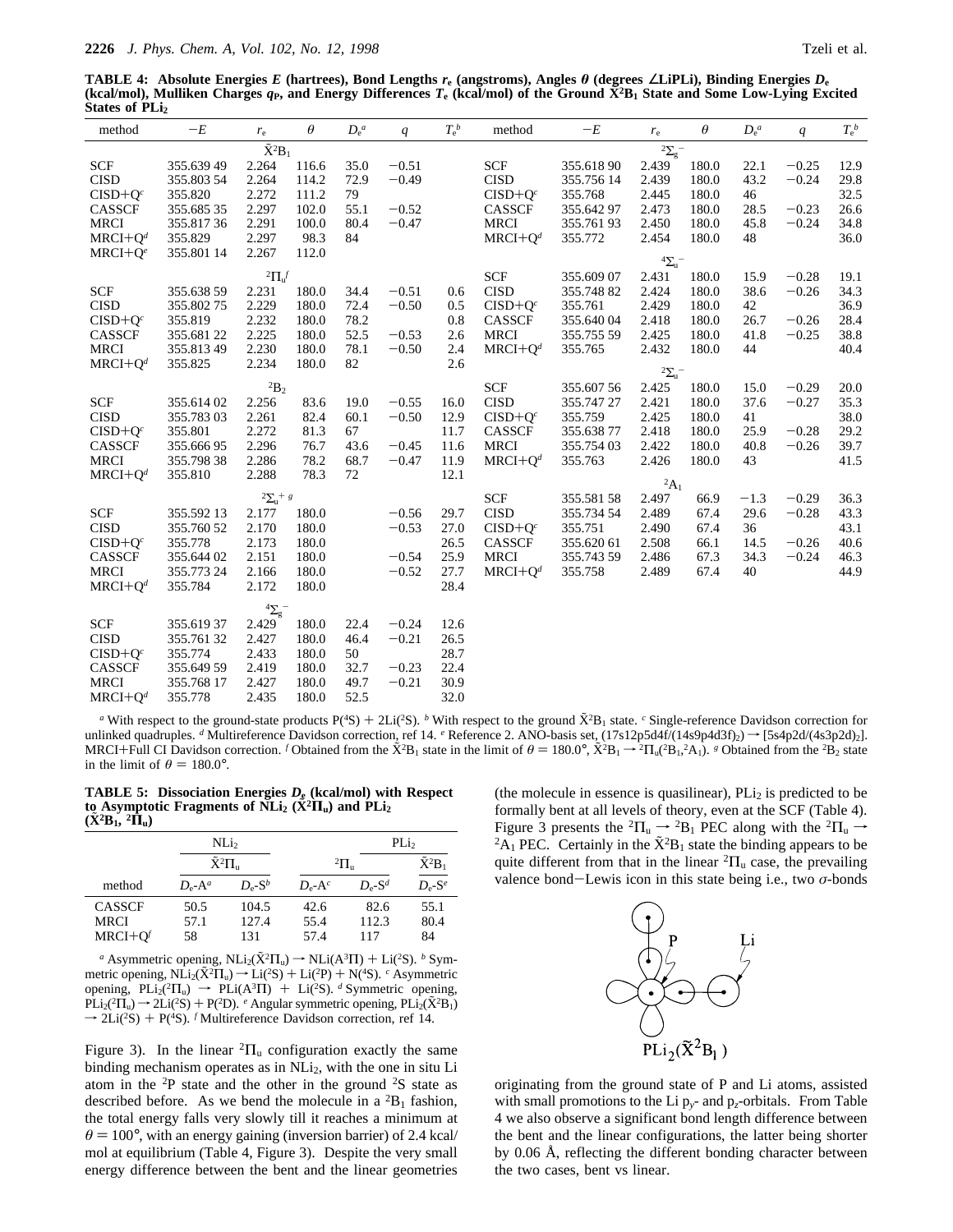

**Figure 3.** Splitting of the PLi<sub>2</sub> (linear)  ${}^{2} \Pi_{u}$  state as a function of the *θ* angle, MRCI level of theory.



**Figure 4.** Potential energy curve of PLi<sub>2</sub> in the  $\bar{X}^2B_1$  ( $\theta = 100^\circ$ ), MRCI level of theory level of theory.



**Figure 5.** Symmetric (S) and asymmetric (A) PECs of PLi<sub>2</sub> (<sup>2</sup> $\Pi$ <sub>u</sub> at  $\theta$  $= 180^{\circ}$ ), MRCI level of theory.

Now, as we take the molecule apart in a symmetric fashion, maintaing the  $C_{2v}$  symmetry and a LiPLi angle of 100 $^{\circ}$ , we end up with the ground-state fragments,  $2Li(^{2}S) + P(^{4}S)$ , obtaining a mean P-Li binding energy of  $80.4/2 = 40.2$  kcal/mol at the MRCI level (Table 5). The corresponding PEC,  $PLi_2 (\tilde{X}^2B_1)$  $\rightarrow$  2Li(<sup>2</sup>S) + P(<sup>4</sup>S),  $\theta = 100^{\circ}$ , is shown in Figure 4.

As in the NLi<sub>2</sub> case the PLi<sub>2</sub> in its linear  ${}^{2}$  $\Pi$ <sub>u</sub> configuration  $(^{2}B_{1} \rightarrow ^{2}\Pi_{u}$ ), can be thought as the result of either the PLi- $(A^{3}\Pi)$  + Li(<sup>2</sup>S) or the PLi( $X^{3}\Sigma^{-}$ ) + Li(<sup>2</sup>P) process (vide supra). By pulling apart a Li atom, i.e., breaking a PLi-Li bond (Amode), the PEC of Figure 5 is obtained, with products PLi-  $(A^{3}\Pi)$  + Li(<sup>2</sup>S). This is of course expected because the A<sup>3</sup> $\Pi$  $\leftarrow$  X<sup>3</sup> $\Sigma$ <sup>-</sup> energy difference of PLi is smaller than the <sup>2</sup>P  $\leftarrow$  <sup>2</sup>S energy difference of the Li atom, 13.7 kcal/mol (Table 2) vs 42.5 kcal/mol, respectively. The resulting PLi-Li *<sup>D</sup>*<sup>e</sup> with



**Figure 6.** Potential energy curves (relative energies) of  $NLi<sub>2</sub>$  and  $PLi<sub>2</sub>$ in the <sup>2</sup>B<sub>2</sub> state(s) with respect to the  $\theta$  angle, MRCI level of theory.

respect to the ground-state fragments  $PLi(A^3\Sigma^-) + Li(^2S)$  is  $55.4-13.7 = 41.7$  kcal/mol (Table 5, MRCI level). Correcting this value for the opening  $(\tilde{X}^2B_1 \rightarrow {}^2\Pi_u)$  energy loss of 2.4 kcal/ mol (Table 4), the PLi-Li binding energy  $D_e$  is 44.1 kcal/mol. By pulling the molecule apart in an S-fashion (linearly),  $PLi<sub>2</sub>$  $\rightarrow$  2Li + P, the PEC of Figure 5 is obtained with end fragments<br>21 i(2S) + P(2D). Here the situation differs from the corre- $2Li(^{2}S) + P(^{2}D)$ . Here the situation differs from the corresponding  $NLi<sub>2</sub>$  case (Figure 2), where the end products are Li- $(2S) + Li(2P) + N(4S)$ , due to an avoided crossing between the  $Li(^{2}S) + Li(^{2}P) + P(^{4}S)$  and  $2Li(^{2}S) + P(^{2}D)$  PECs: the <sup>2</sup>D state of the P atom is 8.2 kcal/mol (10.0 kcal/mol experimentally<sup>15</sup>), lower than the <sup>2</sup>P state of the Li atom.

Finally, PLi<sub>2</sub> is as ionic as NLi<sub>2</sub> (<sup>2</sup> $\Pi$ <sub>u</sub>) in both its bent ( $\tilde{X}$ <sup>2</sup> $B$ <sub>1</sub>) or linear (<sup>2</sup> $\Pi_u$ ) geometry, with a total of ∼0.5 e<sup>-</sup> transferred to the P atom (Table 4).

**NLi<sub>2</sub>, PLi<sub>2</sub>, <sup>2</sup>B<sub>2</sub>.** The <sup>2</sup>B<sub>2</sub> states of NLi<sub>2</sub> (3a<sub>1</sub><sup>2</sup>4a<sub>1</sub><sup>2</sup>1b<sub>1</sub><sup>2</sup>2b<sub>2</sub><sup>1</sup>) and PLi<sub>2</sub> ( $5a_1^26a_1^22b_1^23b_2^1$ ) species are 9.7 and 11.9 kcal/mol, respectively, above their ground states. Both are practically equally bound with respect to their ground-state atoms, with mean N-Li and P-Li binding energies of 37.7 and 34.4 kcal/ mol (MRCI, Tables 3 and 4). However the LiPLi angle is 30° smaller than the LiNLi angle. In addition, NLi<sub>2</sub> is a floppy system having an inversion barrier of just 2.2 kcal/mol as compared to 17.2 kcal/mol of  $PLi<sub>2</sub>$  (MRCI). The PECs of the two systems as functions of  $\theta$ , keeping the bond lengths constant at their equilibrium values, are shown in Figure 6 with both systems ending up in a  ${}^{2}\Sigma_{u}^{+}$  symmetry. The valence bond-<br>Lewis pictures of the binding scheme in the *linear*  ${}^{2}\Sigma^{+}$ Lewis pictures of the binding scheme in the *linear*  ${}^{2}\Sigma_{u}$ <sup>+</sup> configuration is quite interesting with the in situ N or P atoms



in the ground  $4S$  state and the in situ Li atoms in the excited  $2P$ state. The CAS atomic populations are clearly in support of the above picture as the main bonding scheme in the linear geometry

$$
\begin{array}{lll}\n\text{NLi}_2: & 2s^{1.69}2p_x^{1.41}2p_y^{0.82}2p_z^{1.41}/2s^{0.08}2p_x^{0.22}2p_y^{0.06}2p_z^{0.30} \\
\text{PLi}_2: & 3s^{1.63}3p_x^{1.61}3p_y^{0.67}3p_z^{1.60}/2s^{0.15}2p_x^{0.14}2p_y^{0.07}2p_z^{0.24}\n\end{array}
$$

where the first entry refers to the N or P populations and the second to the Li populations. In other words, in the (linear)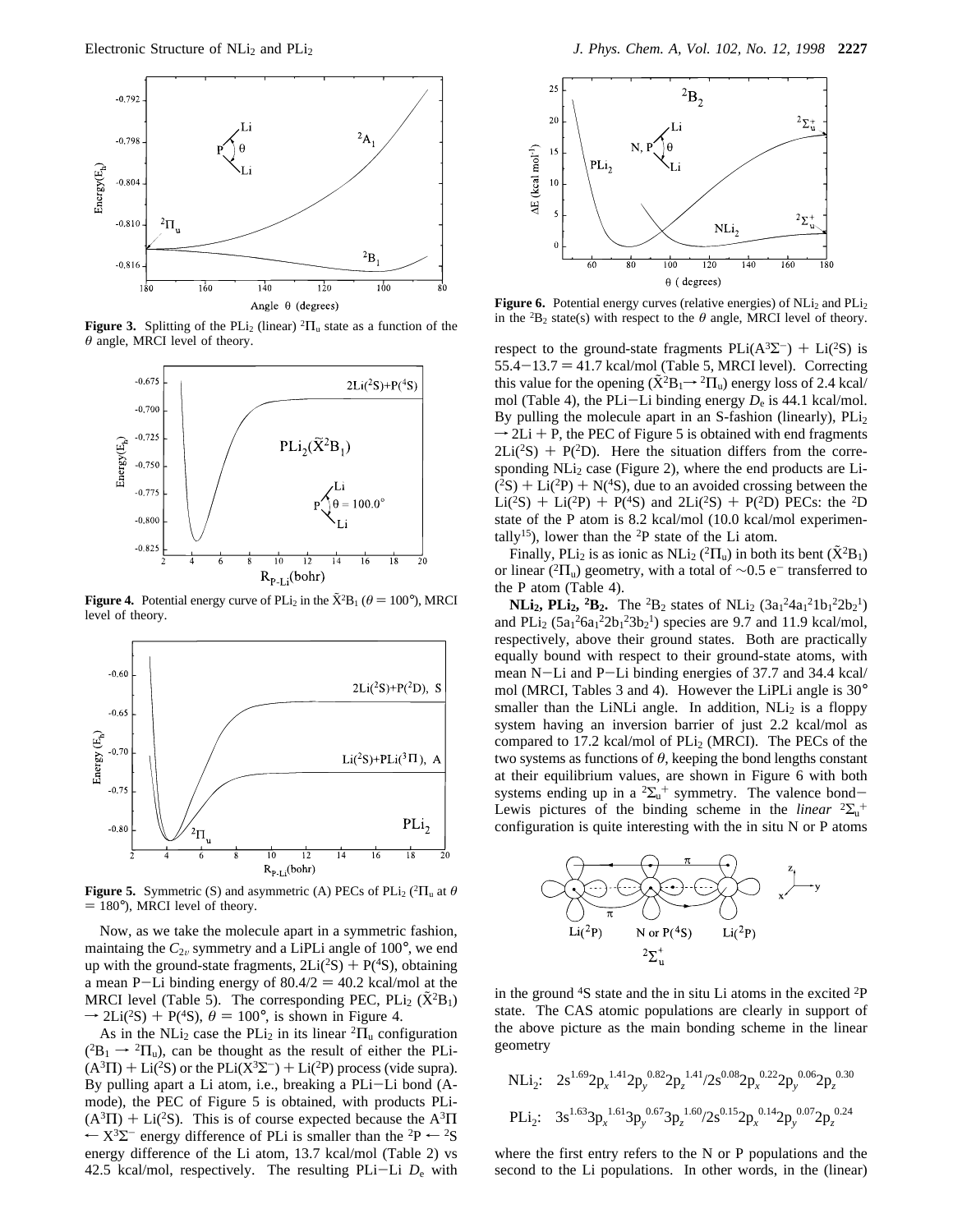${}^{2}\Sigma_{u}^{+}$  configuration the molecules are held together by two 3-center-2-electron  $\pi$ -bonds perpendicular to each other and a 3-center-1-electron *σ*-bond. This strong delocalization of the  $\pi$ -system is also the cause of the significant shortening of the bond lengths in the <sup>2</sup> $\Sigma$ <sub>u</sub><sup>+</sup> configurations, as compared to the <sup>2</sup>B<sub>2</sub> states, by 0.05 and 0.11 Å for the  $NLi<sub>2</sub>$  and  $PLi<sub>2</sub>$ , respectively (MRCI, Tables 3 and 4).

NLi<sub>2</sub>, PLi<sub>2</sub>, <sup>4</sup> $\Sigma_{\rm g}^{-(4} \rm B_{1})$  3 $\sigma_{\rm g}^{2} 4 \sigma_{\rm g}^{1} 1 \pi_{\rm u}^{2} 2 \sigma_{\rm u}^{2}$  and  $5 \sigma_{\rm g}^{2} 6 \sigma_{\rm g}^{1} 2 \pi_{\rm u}^{2} 3 \sigma_{\rm u}^{2}$  $(3a_1^2 4a_1^1 2b_2^2 5a_1^1 1b_1^1, 5a_1^2 6a_1^1 3b_2^2 7a_1^1 2b_1^1$ . We can imagine the formation of the  ${}^4\Sigma_g^-$  state of either the NLi<sub>2</sub> or PLi<sub>2</sub> systems as taking place by the approach of a ground <sup>2</sup>S Li atom from infinity to the ground  $X^3\Sigma^-$  state of NLi or PLi while coupling the three electrons into a quartet, NLi(X<sup>3</sup> $\Sigma^-$ ) + Li(<sup>2</sup>S)  $\rightarrow$  $NLi_2(^{4}\Sigma_{g}^{-})$ . The prevailing valence bond-Lewis icon gives a clear representation of the "bonding" interaction: clear representation of the "bonding" interaction:



The symmetry of the system imposes the coexistence of the mirror image of the above icon in the equilibrium, so the two Li atoms are strictly equivalent with a 3-center-3-electron bond along the *σ*-frame (*y*-axis). The equilibrium CAS atomic populations are revealing:

$$
\begin{array}{lll} \text{NLi}_2: & 2s^{1.84}2p_x^{0.96}2p_y^{1.59}2p_z^{0.96}/2s^{0.59}2p_x^{0.01}2p_y^{0.09}2p_z^{0.08} \\ \text{PLi}_2: & 3s^{1.79}3p_x^{0.96}3p_y^{1.51}3p_z^{0.96}/2s^{0.64}2p_x^{0.01}2p_y^{0.06}2p_z^{0.09} \end{array}
$$

Grossly  $0.5 e^-$  are transferred to the N or P atoms through the *σ*-frame with a concomitant ∼0.2 e<sup>-</sup> transfer from N or P atoms to the p*y*, p*<sup>z</sup>* atomic-like orbitals of the Li atoms.

This state is bound with respect to the ground-state atoms by 61.3 (NLi<sub>2</sub>) and 49.7 (PLi<sub>2</sub>) kcal/mol (MRCI, Tables 3 and 4) or mean binding energies, N-Li and P-Li of <sup>∼</sup>31 and 25 kcal/mol, respectively. This nature of interaction dictates large bond lengths, and indeed we have for both molecules a bond lengthening of 0.14 Å as compared to the ground states (MRCI). It is remarkable that in the NLi<sub>2</sub> system and at the SCF level the  $\sqrt[4]{2g}$  state is *lower* in energy by 10.5 kcal/mol than the ground  $\tilde{X}^2\Pi_u$  state. It is obvious that the SCF wave function gives a qualitatively correct description of this state, and of course we can even separate correctly one Li atom at the Hartree–Fock level. The PECs of  $NL_2(4\Sigma_g^-) \rightarrow NL_1(X^3\Sigma^-)$ <br>+ Li(2S) and PLi(4S) =)  $\rightarrow$  PLi(X3S) + Li(2S) at the MRCL + Li(<sup>2</sup>S) and PLi<sub>2</sub>( $\binom{4\Sigma_g}{g}$   $\rightarrow$  PLi( $X^3\Sigma^-$ ) + Li(<sup>2</sup>S) at the MRCI<br>level are shown in Figures 7 and 8, with *D*, values of 28.0 and level are shown in Figures 7 and 8, with  $D_e$  values of 28.0 and 13.3 kcal/mol, respectively. These numbers should be contrasted with the mean  $D_e$  values previously reported of 31 and 25 kcal/mol.

**NLi<sub>2</sub>, PLi<sub>2</sub>, <sup>4</sup>** $\Sigma_{\rm u}$ **<sup>-</sup>, (<sup>4</sup>A<sub>2</sub>; 3a<sub>1</sub><sup>2</sup>4a<sub>1</sub><sup>1</sup>2b<sub>2</sub><sup>2</sup>3b<sub>2</sub><sup>1</sup>1b<sub>1</sub><sup>1</sup>, 5a<sub>1</sub><sup>2</sup>6a<sub>1</sub><sup>1</sup>3b<sub>2</sub><sup>2</sup>-** $4\mathbf{b}_2^{-1}2\mathbf{b}_1^{-1}$ ). By alloting the 5a<sub>1</sub>(4 $\sigma_g$ ) electron of the NLi<sub>2</sub> <sup>4</sup> $\Sigma_g^$ state to a  $3b_2(3\sigma_u)$  symmetry orbital, the  ${}^4\Sigma_u^-$  state is obtained, i.e.,  $3\sigma_g^2 1\pi_u^2 2\sigma_u^2 3\sigma_u^1$ . Mutatis mutandis the same is true for the PLi<sub>2</sub> system. As a result the  ${}^4\Sigma_u$ <sup>-</sup> state for both molecules is similar in every respect to the  ${}^{4}\Sigma_{g}^{-}$  state: bond lengths, bonding character, ionicity, and CAS populations are practically the same between the two states. The only difference between the  ${}^{4}\Sigma_{u}^{-}$  and the  ${}^{4}\Sigma_{g}^{-}$  states is that the former has a  $\sim8$ 



**Figure 7.** MRCI PEC of the NLi-Li bond-breaking process,  ${}^4\Sigma_g$  state.



**Figure 8.** MRCI PEC of the PLi-Li bond-breaking process,  ${}^4\Sigma_g$  state.

kcal/mol smaller binding energy (atomization energy) with respect to the ground-state atoms (MRCI, Tables 3, 4), for both molecular systems.

**NLi<sub>2</sub>, PLi<sub>2</sub>, <sup>2</sup>** $\sum_{g}$ **<sup>-</sup>(<sup>2</sup>A<sub>2</sub>). In both molecules the bonding** originates from the first excited  ${}^{2}D(M=0)$  state of N or P. The calculated MRCI level energy differences  $\Delta E$ (<sup>2</sup>D<sup>←4</sup>S) for the N and P atoms are 2.457 and 1.484 eV, respectively, with corresponding experimental values of 2.384 and 1.410 eV.15 The valence bond-Lewis cartoon representing the main features of binding is



The situation differs from the  ${}^{4}\Sigma_{g}^{-}$  state of NLi<sub>2</sub> or PLi<sub>2</sub> by one spin-flip on the N or P atoms, resulting in a more complicated description of the leading configuration. At the CASSCF level the leading configurations of  $NLi<sub>2</sub>$  and  $PLi<sub>2</sub>$  have the following electron allocations (notice that the molecular axis is the *z*-axis):

$$
NLi_2: \quad {}^{2}\Sigma_{g}^{-}(^{2}A_2) = 1/6^{1/2}[(4a_1)^{2}(5a_1)^{2}(1b_1)^{1}(1b_2)^{1}(6a_1)^{1}]
$$
  
\n(2ααβ-αβα-βαα)  
\n
$$
DI: \quad {}^{2}\Sigma_{g}^{-}(^{2}\Lambda_{g}) = 1/6^{1/2}[(6a_1)^{2}(7a_2)^{2}(2b_1)^{1}(2b_1)^{1}(8a_1)^{1}]
$$

PLi<sub>2</sub>: 
$$
{}^{2}\Sigma_{g}^{-}({}^{2}A_{2}) = 1/6^{1/2}[(6a_{1})^{2}(7a_{1})^{2}(2b_{1})^{1}(2b_{2})^{1}(8a_{1})^{1}]
$$
  
\n(2ααβ-αβα-βαα)

The equilibrium CAS atomic populations are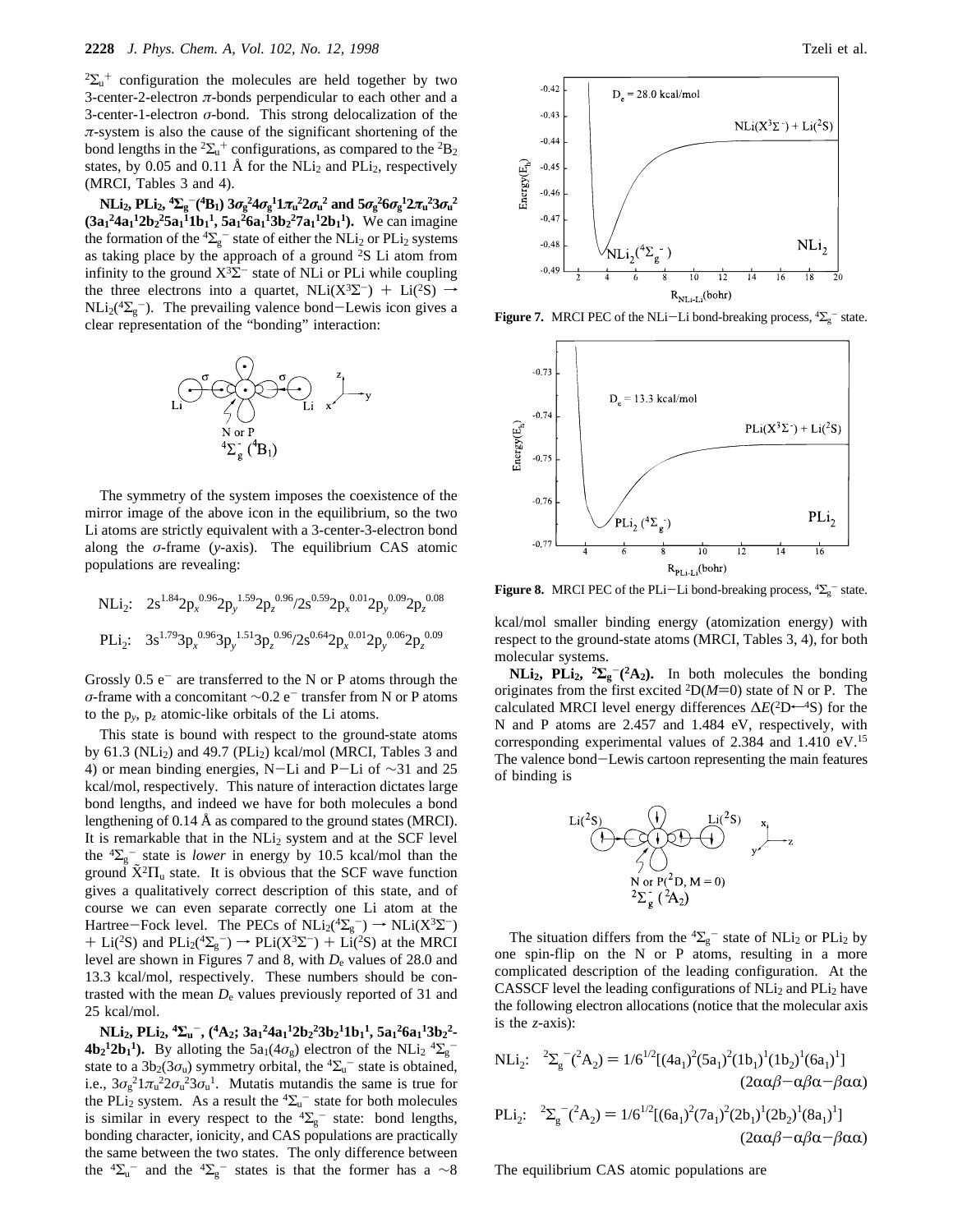NLi<sub>2</sub>: 
$$
2s^{1.84}2p_x^{0.96}2p_y^{0.96}2p_z^{1.58}/2s^{0.55}2p_x^{0.01}2p_y^{0.01}2p_z^{0.21}
$$
  
PLi<sub>2</sub>:  $3s^{1.79}3p_x^{0.97}3p_y^{0.97}3p_z^{1.44}/2s^{0.60}2p_x^{0.02}p_y^{0.02}2p_z^{0.25}$ 

corroborating the previous given icon. Clearly, the  $\pi$  p<sub>x,y</sub> electrons of N or P atoms remain intact, while the 3-electron-3-center  $\sigma$ -bond is assisted by transfer of  $\sim$ 0.4 e<sup>-</sup> via the *σ*-frame from the Li atoms to the N or P atoms. From Tables 3 and 4 the similarity between the  ${}^{4}\Sigma_{g}^{-}$  and  ${}^{2}\Sigma_{g}^{-}$  states is clear: for both molecules the  $D_e$  values with respect to the groundstate products of the  ${}^{2}\Sigma_{g}^{-}$  state are smaller by less than 4 kcal/ mol than the  $D_e$  values of the  ${}^4\Sigma_g^-$  state, while the bond distances lengthen by only approximately 0.01 and 0.02 Å in  $NLi<sub>2</sub>$  and PLi<sub>2</sub>, respectively, as compared to the  ${}^{4}\Sigma_{g}^{-}$  state.

**NLi<sub>2</sub>, PLi<sub>2</sub>, <sup>2</sup>** $\sum_{u}$ **<sup>-</sup>(<sup>2</sup>A<sub>2</sub>). The situation here is very similar to** the previously discussed  ${}^{2}\Sigma_{g}^{-}$  state. The same valence bond-<br>Lewis icon describes the binding scheme, but this time the v-axis Lewis icon describes the binding scheme, but this time the *y*-axis is the molecular axis with *z* being the 2-fold axis. The leading configurations of the CASSCF wave functions are

NLi<sub>2</sub>: 
$$
{}^{2}\Sigma_{u}{}^{-}({}^{2}A_{2}) = 1/6 {}^{1/2}[(3a_{1})^{2}(4a_{1})^{1}(2b_{2})^{2}(1b_{1})^{1}(3b_{2})^{1}]
$$
  
\n(2ααβ-αβα-βαα)  
\nPLi<sub>2</sub>:  ${}^{2}\Sigma_{u}{}^{-}({}^{2}A_{2}) = 1/6 {}^{1/2}[(5a_{1})^{2}(6a_{1})^{1}(3b_{2})^{2}(2b_{1})^{1}(4b_{2})^{1}]$ 

$$
(2\alpha\alpha\beta-\alpha\beta\alpha-\beta\alpha\alpha)
$$

The equilibrium CAS atomic populations are practically the same as those of the  ${}^{2}\Sigma_{g}^{-}$  state for both molecules (remember that *y* is the molecular axis)

$$
\begin{array}{lll} \text{NLi}_2: & 2s^{1.84}2p_x^{0.96}2p_y^{1.60}2p_z^{0.96}/2s^{0.36}2p_x^{0.01}2p_y^{0.28}2p_z^{0.05} \\ \text{PLi}_2: & 3s^{1.81}3p_x^{0.97}3p_y^{1.49}3p_z^{0.97}/2s^{0.44}2p_x^{0.01}2p_y^{0.31}2p_z^{0.05} \end{array}
$$

From Tables 3 and 4 we observe that the similarities between the  ${}^4\Sigma_u$ <sup>-</sup> and the  ${}^2\Sigma_u$ <sup>-</sup> states of NLi<sub>2</sub> and PLi<sub>2</sub> systems are strikingly independent of the level of calculation. At the MRCI level for both molecules the  $D<sub>e</sub>$  values with respect to groundstate products differ by just 1 kcal/mol while the bond distances by less than 0.005 Å between the  ${}^{4}\Sigma_{u}^{-}$  and  ${}^{2}\Sigma_{u}^{-}$  states.

**NLi<sub>2</sub>, PLi<sub>2</sub>, <sup>2</sup>A<sub>1</sub>.**  $(3a_1^2 4a_1^2 5a_1^1 2b_2^2, 5a_1^2 6a_1^2 7a_1^1 3b_2^2)$  These are severely bent states, particularly in the  $PLi<sub>2</sub>$  system, with LiNLi and LiPLi angles of ∼90° and ∼67° at all levels of calculation and with  $D<sub>e</sub>$  values, with respect to the ground-state products of 26.8 and 34.3 kcal/mol, respectively, at the MRCI level of theory (Tables 3 and 4). This is the only state in which the NLi<sub>2</sub> species is *unbound* with respect to NLi  $(X^3\Sigma^-)$  + Li- $(^{2}S)$  fragments, Table 3. The bonding arises from the first excited  ${}^{2}D$  state of N or P atoms and the ground  ${}^{2}S$  state of the Li atoms, but the binding scheme is not that clear. The CAS atomic populations are as follows

$$
\begin{array}{lll} \text{NLi}_2: & 2s^{1.84}2p_x^{0.02}p_y^{1.71}2p_z^{1.77}/2s^{0.47}2p_x^{0.02}p_y^{0.08}2p_z^{0.24} \\ \text{PLi}_2: & 3s^{1.87}3p_x^{0.03}3p_y^{1.69}3p_z^{1.63}/2s^{0.47}2p_x^{0.02}2p_y^{0.06}2p_z^{0.28} \end{array}
$$

It is interesting that the Li-Li distance within the  $NLi<sub>2</sub>$  and PLi<sub>2</sub> systems is 2.725 and 2.756 Å at the MRCI level, as compared to 2.703 Å of the dilithium molecule  $Li_2(^1\Sigma_g^+)$  at the CISD level.

A consistent cartoon with these findings can be drawn as follows



The plus sign of the above cartoon corresponds to a molecular orbital of  $a_1$  symmetry and the minus sign to an "antibonding" molecular orbital (MO) of  $b_2$  symmetry, while the  $p_y$  electron pair on N or P atoms is of  $b_2$  symmetry as well. Therefore we can imagine that the bonding is due to a delocalization of the single  $p_z$  (N or P) electron into the  $2p_z(a) + 2p_z(b)$  MO, with a concomitant donation of electrons from the *<sup>σ</sup>*-bond (∼2sa <sup>+</sup>  $2s<sub>b</sub>$ ) of Li<sub>2</sub>. At the same time the N or P  $b<sub>2</sub>$  pair can interact with the antibonding system of the  $Li<sub>2</sub>$  moiety. This picture is in accord with the CAS atomic populations reported previously.

# **4. Synopsis and Final Remarks**

We have examined by ab initio CISD and MRCI techniques, the ground states  $\tilde{X}^2\Pi_u$  and  $\tilde{X}^2B_1$  and certain low-lying excited states of the NLi<sub>2</sub> and PLi<sub>2</sub> isovalent species. All states studied, and for both molecules, are bound with respect to the groundstate atoms, N or  $P(^{4}S) + 2Li(^{2}S)$ . With the exception of the  $NLi<sub>2</sub> <sup>2</sup>A<sub>1</sub>$  state, all states for both molecules are also bound with respect to the ground-state fragments NLi or  $PLi(X^3\Sigma^-) + Li$ (2S). In addition, all states show ionic character with a total transfer of 0.2-0.5 electrons from the two Li to N or P atoms, depending on the state.

The ground state of NLi<sub>2</sub> is linear with a  ${}^{2}$  $\Pi$ <sub>u</sub> symmetry and very floppy, while the PLi<sub>2</sub> system, albeit also very floppy, is strongly bent ( $\theta = 100^{\circ}$ ) with a ground state of <sup>2</sup>B<sub>1</sub> symmetry and an energy inversion barrier of 2.4 kcal/mol.

At the MRCI level of theory the binding values of  $NLi<sub>2</sub>$  $(\tilde{X}^2\Pi_u)$  and  $\text{PLi}_2(\tilde{X}^2B_1)$  are NLi-Li = 51.8 kcal/mol, N-Li  $(mean) = 42.5$  kcal/mol and PLi-Li = 44.1 kcal/mol, P-Li  $(mean) = 40.2$  kcal/mol. The above values should be compared with the  $D_e$  values of the ground-state diatomics NLi( $X^3\Sigma^-$ ) and PLi( $X^3\Sigma^-$ ) of 33.3 and 36.3 kcal/mol, respectively.

We observe that while the mean binding energies N-Li and <sup>P</sup>-Li are similar, there is an apparent difference between the NLi-Li and PLi-Li dissociation energies. This is due to the difference in the energy splittings ( $T_e$ ) A<sup>3</sup> $\Pi \leftarrow X^3\Sigma^-$  of NLi and PLi, 5.3 and 13.7 kcal/mol, respectively (MRCI). Comparing the *internal bond strengths*, i.e., dissociation energies for the reactions  $NLi_2(\tilde{X}^2\Pi_u) \rightarrow NLi(A^3\Pi) + Li(^2S)$  and  $PLi_2(^2\Pi_u)$  $\rightarrow$  PLi(A<sup>3</sup>II) + Li(<sup>2</sup>S), the *D*<sub>e</sub> values are 57.1 and 55.4 kcal/<br>mol for the NI i–I i and PI i–I i bonds respectively. Correcting mol for the NLi-Li and PLi-Li bonds, respectively. Correcting the 55.4 kcal/mol value by 2.4 kcal/mol due to the energy loss  $\tilde{X}^2B_1 \rightarrow {}^2\Pi_{\rm u}$ , the PLi-Li internal bond strength becomes 57.8 kcal/mol in practical agreement with the NLi-Li value.

Now, it is of interest to compare the bond length of the ground <sup>3</sup>Σ<sup>-</sup> state of NLi with the corresponding  $\tilde{X}$ <sup>2</sup> $\Pi_u$  of NLi<sub>2</sub>. At the MRCI level a large bond shortening of  $0.103$  Å of NLi<sub>2</sub> is observed as compared to the bond length of the NLi species, reflecting the difference in the bonding character between the two systems. Using conventional chemical drawings, the two systems can be represented as follows making clear the reason